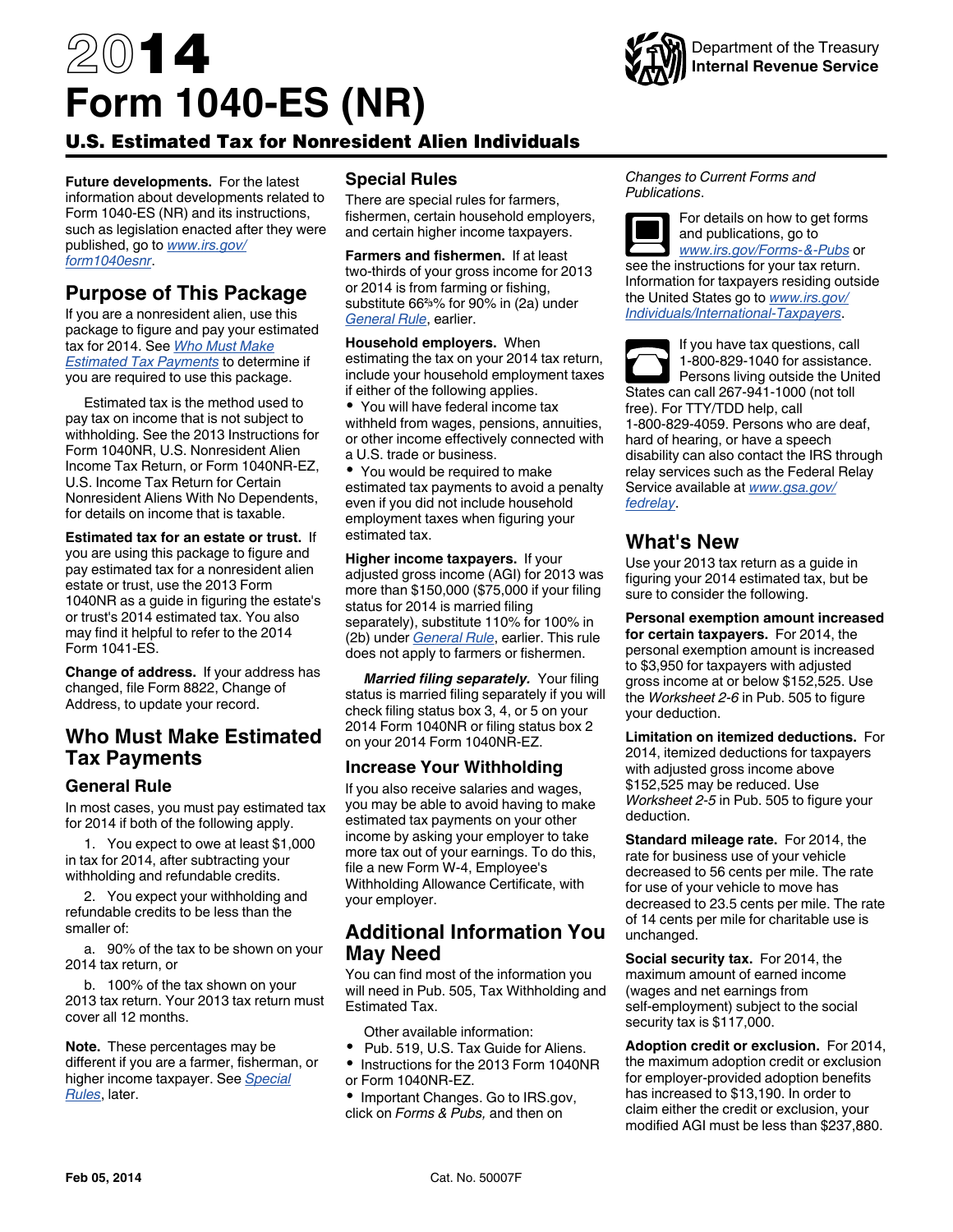#### **How To Figure Your Estimated Tax**

You will need:

The 2014 Estimated Tax Worksheet.  $\bullet$ The *[Instructions for the 2014 Estimated](#page-2-0)* 

*[Tax Worksheet](#page-2-0)*.

The 2014 Tax Rate Schedules for your filing status.\*

Your 2013 tax return and instructions to use as a guide to figuring your income, deductions, and credits (but be sure to consider the items listed under *[What's](#page-0-0) [New](#page-0-0)*, earlier).

\* If you are married, you generally must use Tax Rate Schedule Y. For exceptions, see chapter 5 of Pub. 519.

**Matching estimated tax payments to** 

**income.** If you receive your income unevenly throughout the year (for example, because you operate your business on a seasonal basis or you have a large capital gain late in the year), you may be able to lower or eliminate the amount of your required estimated tax payment for one or more periods by using the annualized income installment method. See chapter 2 of Pub. 505 for details.

**Changing your estimated tax.** To amend or correct your estimated tax, see *How To Amend Estimated Tax Payments*, later.

*You cannot make joint estimated tax payments if you or your CAUTION spouse is a nonresident alien, you are separated under a decree of divorce or separate maintenance, or you and your spouse have different tax years.*

## **Payment Due Dates**

If you have wages subject to U.S. income tax withholding, you can pay all of your estimated tax by April 15, 2014, or in four equal amounts by the dates shown below.

| 1st payment $\ldots$ .                            | Apr. 15, 2014  |
|---------------------------------------------------|----------------|
| 2nd payment $\ldots$                              | Jun. 16, 2014  |
| 3rd payment                                       | Sep. 15, 2014  |
| 4th payment $\ldots$ .                            | Jan. 15, 2015* |
| * You do not have to make the payment due January |                |
| 15, 2015, if you file your 2014 Form 1040NR or    |                |
| 1040NR-EZ by February 2, 2015, and pay the entire |                |
| balance due with your return.                     |                |

If you do not have wages subject to U.S. income tax withholding, you can pay all of your estimated tax by June 16, 2014, or you can pay it in three installments. If you pay the tax in three installments:

- $\frac{1}{2}$  is dualize the 16 2014 **Nome Change Change 16 2016 Day Online <sup>2</sup>** is due by June 16, 2014,
- <sup>1</sup>/<sub>4</sub> is due by September 15, 2014, and **the only the property of the property of the Paying online is convenient and secure**
- **<sup>4</sup>** is due by January 15, 2015.



*We do not send notices reminding you to make your estimated tax payments. You must make each payment by the due date.*

If you mail your payment in the United States and it is postmarked by the due date, the date of the U.S. postmark is considered the date of the payment. If your payments are late or you did not pay enough, you may be charged a penalty for underpaying your tax. See *When a Penalty Is Applied*, later.

*You can make more than four estimated tax payments. To do so, make a copy of one of your unused estimated tax payment vouchers, fill it in, and mail it with your payment. If you make more than four payments, to avoid a penalty make sure the total of the amounts you pay during a payment period is at least as much as the amount required to be paid by the due date for that period. For other payment methods, see* How To Pay Estimated Tax*, later.* **TIP**

**No income subject to estimated tax during first payment period.** If, after March 31, 2014, you have a large change in income, deductions, additional taxes, or credits that requires you to start making estimated tax payments, you should figure the amount of your estimated tax payments by using the annualized income installment method, explained in chapter 2 of Pub. 505. If you use the annualized income installment method, file Form 2210, Underpayment of Estimated Tax by Individuals, Estates, and Trusts, including Schedule AI, with your 2014 tax return even if no penalty is owed.

**Farmers and fishermen.** If at least two-thirds of your gross income for 2013 or 2014 is from farming or fishing, you can do one of the following.

• Pay all of your estimated tax by January 15, 2015.

• File your 2014 Form 1040NR by March 2, 2015, and pay the total tax due. In this case, 2014 estimated tax payments are not required to avoid a penalty.

**Fiscal year taxpayers.** You are on a fiscal year if your 12-month tax period ends on any day except December 31. Due dates for fiscal year taxpayers are the 15th day of the 4th (if applicable), 6th, and 9th months of your current fiscal year and the 1st month of the following fiscal year. If any payment date falls on a Saturday, Sunday, or legal holiday, use the next business day.

## **Name Change**

**1** If you changed your name because of marriage, divorce, etc., and you made estimated tax payments using your former name, attach a statement to the front of your 2014 paper income tax return. On the

statement, show all of the estimated tax payments you made for 2014 and the name and identifying number under which you made the payments.

If your identifying number is a social security number, be sure to report the change to your local Social Security Administration office before filing your 2014 tax return. This prevents delays in processing your return and issuing refunds. It also safeguards your future social security benefits. For more details, call the Social Security Administration at 1-800-772-1213 (For TTY/TDD, call 1-800-325-0778) or go to *[www.ssa.gov](http://www.ssa.gov/)*.

If your identifying number is an IRS-issued individual taxpayer identification number (ITIN), you do not have to contact the Social Security Administration.

## **How To Amend Estimated Tax Payments**

To change or amend your estimated tax payments, refigure your total estimated tax payments due (see the *2014 Estimated Tax Worksheet*, later). Then, to figure the payment due for each remaining payment period, see *Amended estimated tax* under *Regular Installment Method* in chapter 2 of Pub. 505. If an estimated tax payment for a previous period is less than one-fourth of your amended estimated tax, you may owe a penalty when you file your return.

#### **When a Penalty Is Applied**

In some cases, you may owe a penalty when you file your return. The penalty is imposed on each underpayment for the number of days it remains unpaid. A penalty may be applied if you did not pay enough estimated tax for the year or you did not make the payments on time or in the required amount. A penalty may apply even if you have an overpayment on your tax return.

The penalty may be waived under certain conditions. See chapter 4 of Pub. 505 for details.

## **How To Pay Estimated Tax**

The following are various methods by which you can pay your estimated taxes. When making payments of estimated tax, be sure to take into account any 2013 overpayment that you choose to credit against your 2014 tax. Use the *Record of Estimated Tax Payments* table, later, to keep track of the payments you made and any overpayment credit you are applying.

#### **Pay Online**

Paying online is convenient and secure and helps make sure we get your payments on time. You can pay online using either of the following electronic payment options.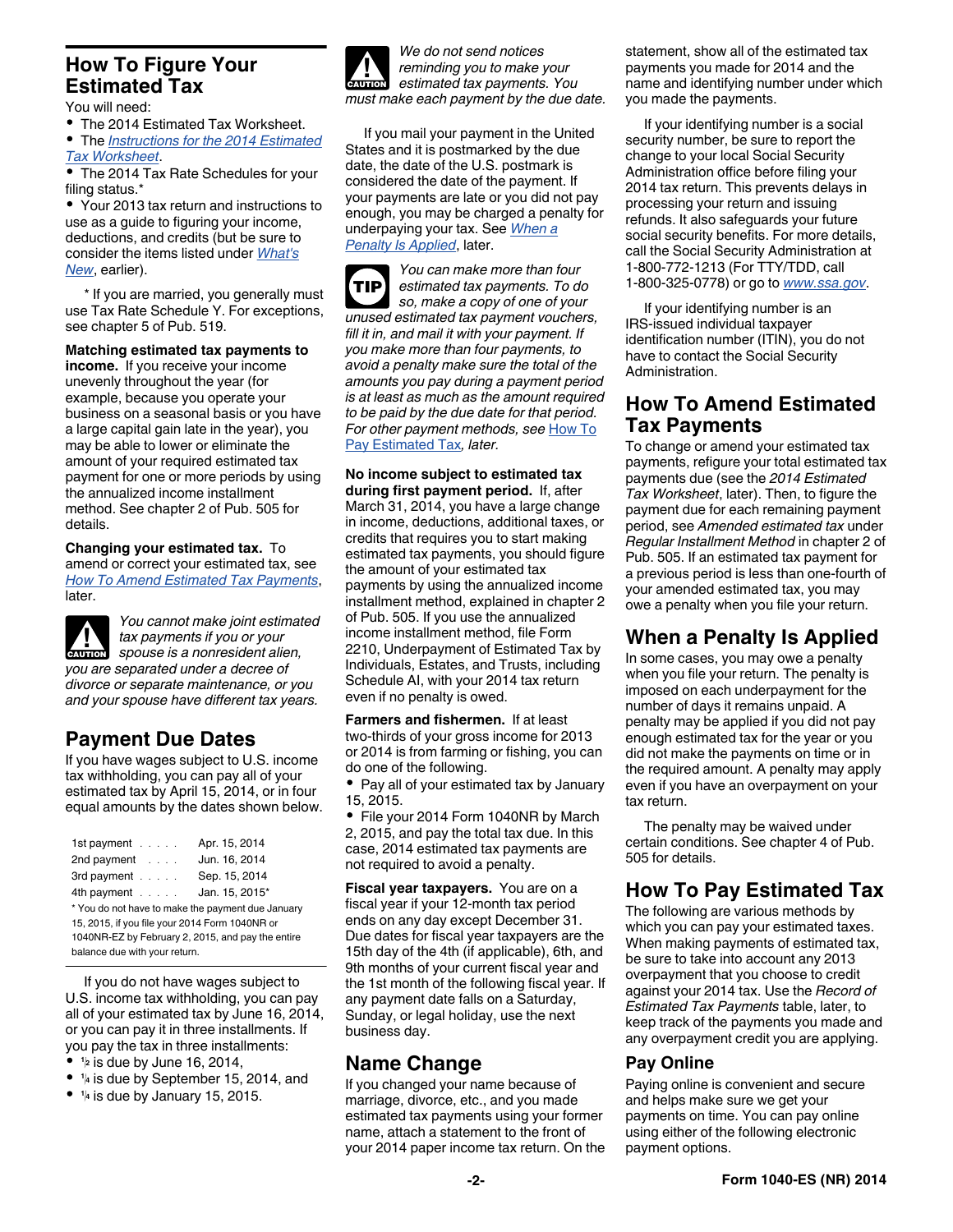- <span id="page-2-0"></span>Direct transfer from your bank account.
- Credit or debit card.

For information on paying your taxes electronically, go to *[www.irs.gov/e-pay](http://www.irs.gov/e-pay)*.

#### **Pay by Phone**

Paying by phone is another safe and secure method of paying electronically. Use one of the following methods.

- Direct transfer from your bank account.
- Credit or debit card.

To pay by direct transfer from your bank account, call EFTPS Customer Service at 1-800-555-4477 (English) or 1-800-244-4829 (Español). People who are deaf, hard of hearing, or have a speech disability and who have access to TTY/TDD equipment can call 1-800-733-4829.

To pay using a credit or debit card, you can call one of the following service providers. There is a convenience fee charged by these providers that varies by provider, card type, and payment amount.

> **WorldPav** 1-888-9-PAY-TAX TM (1-888-972-9829) *[www.payUSAtax.com](http://www.payUSAtax.com)*

Official Payments Corporation 1-888-UPAY-TAX TM (1-888-872-9829) *[www.officialpayments.com](http://www.officialpayments.com)*

Link2Gov Corporation 1-888-PAY-1040 TM (1-888-729-1040)(TTY: 711) *[www.PAY1040.com](http://www.PAY1040.com)*

For the latest details on how to pay by phone, go to *[www.irs.gov/e-pay](http://www.irs.gov/e-pay)*.

#### **Pay by Check or Money Order Using the Estimated Tax Payment Voucher**

There is a separate estimated tax payment voucher for each due date. The due date is shown in the upper right corner. Complete and send in the voucher only if you are making a payment by check or money order.

To complete the voucher, do the following.

• Print or type your name, address, and social security number (SSN) in the space provided on the estimated tax payment voucher. If you do not have and are not eligible to get an SSN, enter your ITIN. To apply for an ITIN, use Form W-7, Application for IRS Individual Taxpayer Identification Number. For additional information go to IRS.gov and enter "ITIN" in the keyword search box. If you are filing the return for a trust or estate, enter the EIN of the trust or estate.

• Enter in the box provided on the estimated tax payment voucher only the amount you are sending in by check or money order. Do not include any overpayment amounts in this box. See column (e) of the *Record of Estimated Tax Payments*, later.

• Make your check or money order payable to "United States Treasury." Do not send cash. To help process your payment accurately, enter the amount on the right side of the check like this: \$ XXX.XX. Do not use dashes or lines (for example, do not enter "\$ XXX-" or "\$ XXX **xx100**").

Enter "2014 Form 1040-ES (NR)" and your identifying number (SSN, ITIN, or EIN) on your check or money order.

Enclose, but do not staple or attach, your payment with the estimated tax payment voucher.

• Mail your estimated tax payment voucher to the following address.

> Internal Revenue Service P.O. Box 1300 Charlotte, NC 28201-1300 U.S.A.

Also, note that only the U.S. Postal Service can deliver to P.O. boxes.

### **Instructions for the 2014 Estimated Tax Worksheet**

**Line 1. Adjusted gross income.** Use your 2013 tax return and instructions as a guide to figuring the adjusted gross income you expect in 2014 (but be sure to consider the items listed under *[What's](#page-0-0) [New](#page-0-0)*, earlier). For more details on figuring your adjusted gross income, see Expected AGI—Line 1 in chapter 2 of Pub. 505.

If you are self-employed, be sure to take into account the deduction for your self-employment tax. Use the *[2014](#page-3-0)  [Self-Employment Tax and Deduction](#page-3-0) [Worksheet for Lines 1 and 11 of the](#page-3-0) [Estimated Tax Worksheet](#page-3-0)* to figure the amount to subtract when figuring your expected AGI. This worksheet also will give you the amount to enter on line 11 of your estimated tax worksheet.

**Line 9. Credits.** See the 2013 Form 1040NR, lines 45 through 50, and the related instructions for the types of credits allowed.

**Line 11. Self-employment tax.** Enter your self-employment tax on line 11. When estimating your 2014 net earnings from self-employment, be sure to use only 92.35% (.9235) of your total net profit from self-employment.

**Line 12. Other taxes.** Use the Instructions for the 2013 Form 1040NR to determine if you expect to owe, for 2014, any of the taxes that are entered on Form

1040NR, lines 56 (additional tax on distributions only), 58a, 58b, and 59 (including, if applicable, the Additional Medicare Tax). On line 12, enter the total of those taxes, subject to the following two exceptions.

*Exception 1.* Include household employment taxes from Form 1040NR, line 58a, on this line only if:

You will have federal income tax withheld from wages, pensions, annuities, or other income effectively connected with a U.S. trade or business; or

You would be required to make estimated tax payments (to avoid a penalty) even if you did not include household employment taxes when figuring your estimated tax.

If you meet one or both of the above, include in the amount on line 12 the total of your household employment taxes.

*Exception 2.* Of the amounts for other taxes that may be entered on Form 1040NR, line 59, do not include on line 12: recapture of a federal mortgage subsidy, uncollected social security and Medicare tax or RRTA tax on tips or group-term life insurance, excise tax on excess golden parachute payments, look-back interest due under section 167(g) or 460(b), or excise tax on insider stock compensation from an expatriated corporation. These taxes are not required to be paid until the due date of your income tax return (not including extensions).

Consider the following items when determining the amount to enter on line 12.

*Additional Medicare Tax.* For details about the Additional Medicare Tax, see the Instructions for Form 8959.

*Repayment of first-time homebuyer credit.* If you purchased a home in 2008 and claimed the first-time homebuyer credit, repayment of that credit began with your 2010 tax return and will continue until the credit is fully repaid. If the home ceases to be your main home, then the unpaid balance of the credit is to be repaid on the return for the year when the home is no longer your main home.

If you purchased a home in 2009, 2010, or 2011 and claimed the first-time homebuyer credit, you must maintain that home as your main home for at least 36 months to avoid having to repay the credit.

For details about repaying the first-time homebuyer credit, see the Instructions for Form 5405, Repayment of the First-Time Homebuyer Credit.

**Line 17b. Prior year's tax.** Enter the 2013 tax you figure according to the instructions in *[Figuring your 2013 tax](#page-3-0)*, later, unless you meet one of the following exceptions.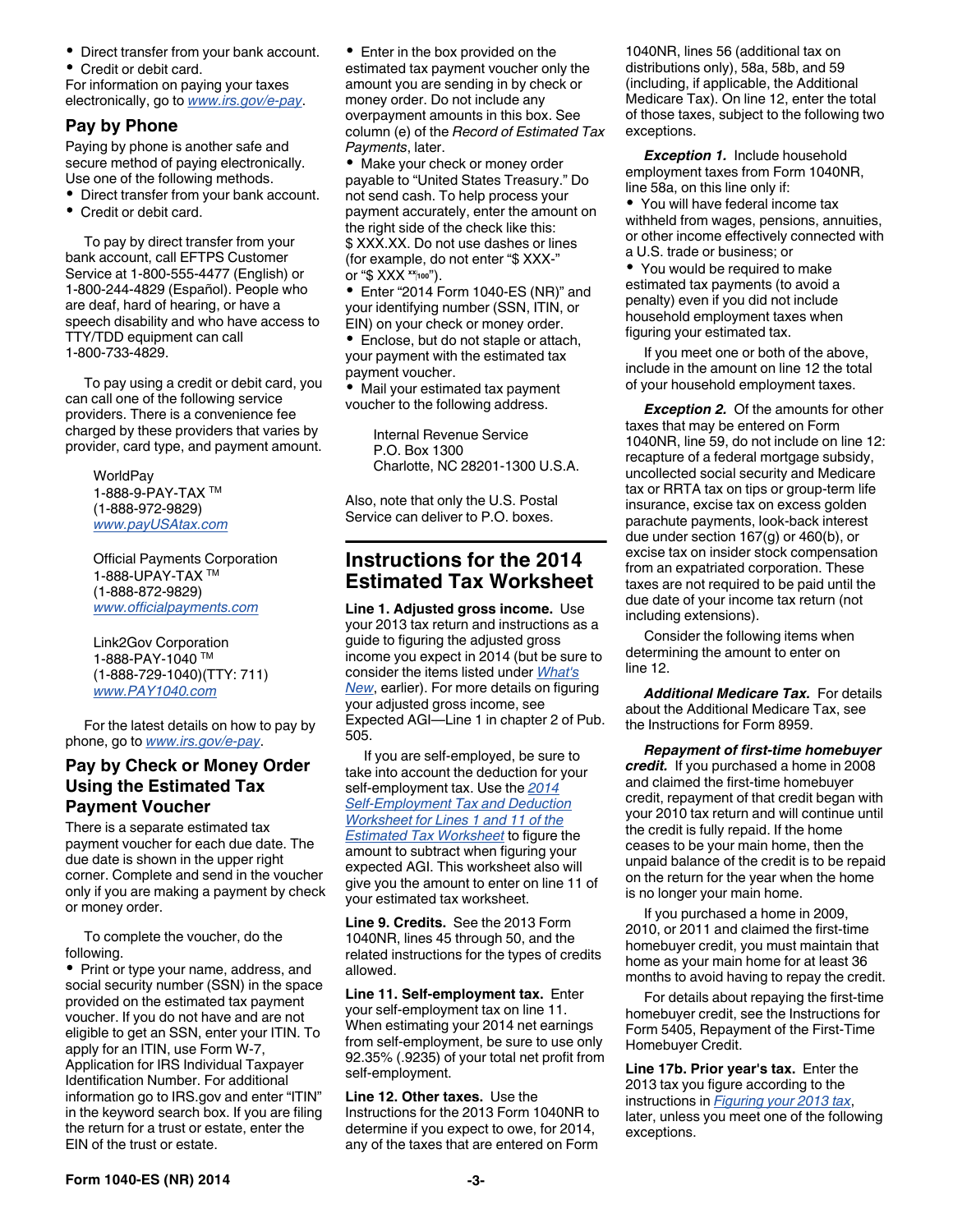<span id="page-3-0"></span>• If the adjusted gross income shown on your 2013 return is more than \$150,000 (\$75,000 if you will file as married filing separately (see *[Married filing separately](#page-0-0)* in *Special Rules,* earlier) for 2014), enter 110% of your 2013 tax as figured later.



*This does not apply to farmers or fishermen.*

**2014 Self-Employment Tax and Deduction Worksheet for**

• If you filed as married filing jointly for 2013, but you will not file a joint return for 2014 (for example, because you are a nonresident alien who does not elect to be treated as a U.S. resident (see Pub. 519)), see *General Rule* in chapter 4 of Pub. 505 to figure your share of the 2013 tax to enter on line 17b.

If you did not file a return for 2013 or your 2013 tax year was less than 12 full months, do not complete line 17b. Instead, enter the amount from line 17a on line 17c.

*Figuring your 2013 tax.* Use the following instructions to figure your 2013 tax.

1. **Form 1040NR—** Use the tax amount shown on line 60 of your 2013 Form 1040NR **reduced** by:

a. Unreported social security and Medicare tax or RRTA tax from Form 1040NR, line 55;

b. Any tax included on line 56 on excess contributions to IRAs, Archer

MSAs, Coverdell education savings accounts, and health savings accounts, or on excess accumulations in qualified retirement plans;

c. Amounts on line 59 as listed in *[Exception 2](#page-2-0)*, earlier; and

d. Any refundable credit amounts on lines 63, 66, and any credit from Form 8885 included on line 67.

2. **Form 1040NR-EZ—** Use the tax amount shown on line 15 of your 2013 Form 1040NR-EZ.

 $\blacksquare$ 

| Lines 1 and 11 of the Estimated Tax Worksheet                                                                                                                                                                                           |                    | Keep for Your Records |
|-----------------------------------------------------------------------------------------------------------------------------------------------------------------------------------------------------------------------------------------|--------------------|-----------------------|
| 1a. Enter your expected income and profits subject to self-employment tax <sup>*</sup>                                                                                                                                                  | 1a. $\frac{1}{2}$  |                       |
| <b>b.</b> If you will have farm income and also receive social security retirement or<br>disability benefits, enter your expected Conservation Reserve Program<br>payments that will be included on Schedule F (Form 1040) or listed on | b. $\qquad \qquad$ |                       |
|                                                                                                                                                                                                                                         | 2. $\qquad \qquad$ |                       |
|                                                                                                                                                                                                                                         |                    |                       |
|                                                                                                                                                                                                                                         |                    |                       |
|                                                                                                                                                                                                                                         | 5. \$117,000       |                       |
| 6. Enter your expected wages (if subject to social security tax or the 6.2% portion of                                                                                                                                                  |                    |                       |
|                                                                                                                                                                                                                                         | 7.                 |                       |
| Note. If line 7 is zero or less, enter -0- on line 9 and skip to line 10.                                                                                                                                                               |                    |                       |
|                                                                                                                                                                                                                                         |                    |                       |
|                                                                                                                                                                                                                                         |                    |                       |
| 10. Add lines 4 and 9. Enter the result here and on line 11 of your 2014 Estimated Tax Worksheet  10.                                                                                                                                   |                    |                       |
| 11. Multiply line 10 by 50% (.50). This is your expected deduction for<br>self-employment tax on Form 1040NR, line 27. Subtract this amount when<br>figuring your expected AGI on line 1 of your 2014 Estimated Tax                     |                    |                       |
| * Your net profit from self-employment is found on Schedule C (Form 1040) line 31: Schedule F (Form 1040) line 34: Schedule K-1 (Form 1065)                                                                                             |                    |                       |

Your net profit from self-employment is found on Schedule C (Form 1040), line 31; Schedule F (Form 1040), line 34; Schedule K-1 (Form 1065), box 14, code A; and Schedule K-1 (Form 1065-B), box 9, code J1.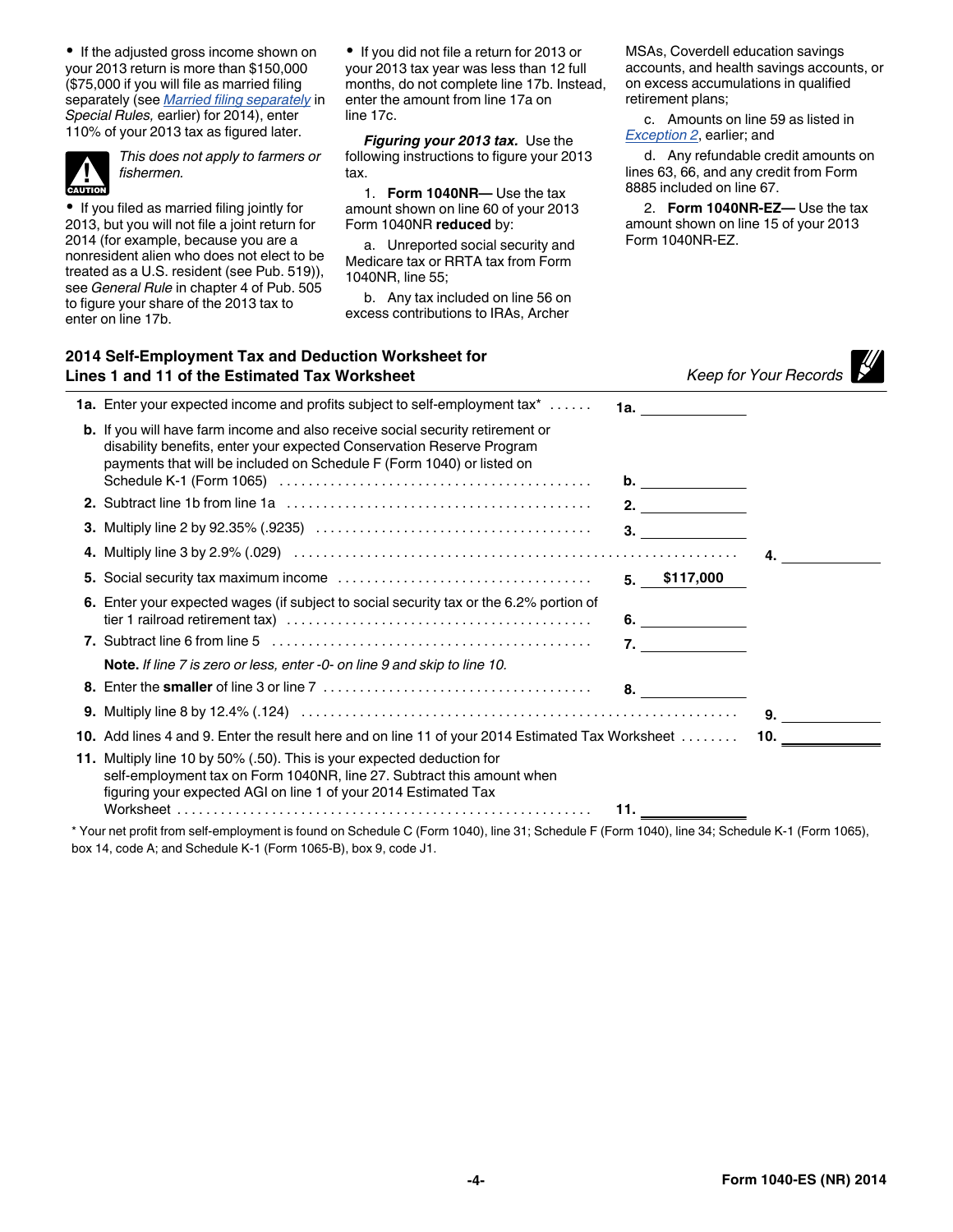#### **2014 Tax Rate Schedules**

**Caution:** *Do not use these Tax Rate Schedules to figure your 2013 taxes. Use only to figure your 2014 estimated taxes.*

|                            |                                                                                                                                                                                                                                                                                                                                                                                                                                                                            | Schedule X-Use if your 2014 filing status is Single         | or Widower                |                            | Schedule Z-Use if your 2014 filing status is Qualifying Widow |                                                              |                           |
|----------------------------|----------------------------------------------------------------------------------------------------------------------------------------------------------------------------------------------------------------------------------------------------------------------------------------------------------------------------------------------------------------------------------------------------------------------------------------------------------------------------|-------------------------------------------------------------|---------------------------|----------------------------|---------------------------------------------------------------|--------------------------------------------------------------|---------------------------|
| If line $5$ is:<br>$Over-$ | But not<br>over-                                                                                                                                                                                                                                                                                                                                                                                                                                                           | The tax is:                                                 | of the<br>amount<br>over- | If line $5$ is:<br>$Over-$ | But not<br>over-                                              | The tax is:                                                  | of the<br>amount<br>over- |
| \$0                        | \$9,075                                                                                                                                                                                                                                                                                                                                                                                                                                                                    | $---10.0%$                                                  | \$0                       | \$0                        | \$18,150                                                      | $---10.0%$                                                   | \$0                       |
| 9.075                      | 36,900                                                                                                                                                                                                                                                                                                                                                                                                                                                                     | $$907.50 + 15.0\%$                                          | 9,075                     | 18,150                     | 73.800                                                        | $$1,815.00 + 15.0\%$                                         | 18,150                    |
| 36.900                     | 89.350                                                                                                                                                                                                                                                                                                                                                                                                                                                                     | $5,081.25 + 25.0\%$                                         | 36,900                    | 73.800                     | 148.850                                                       | $10,162.50 + 25.0\%$                                         | 73,800                    |
| 89,350                     | 186,350                                                                                                                                                                                                                                                                                                                                                                                                                                                                    | $18,193.75 + 28.0\%$                                        | 89,350                    | 148,850                    | 226,850                                                       | $28,925.00 + 28.0\%$                                         | 148,850                   |
| 186.350                    | 405,100                                                                                                                                                                                                                                                                                                                                                                                                                                                                    | $45,353.75 + 33.0\%$                                        | 186,350                   | 226,850                    | 405,100                                                       | $50,765.00 + 33.0\%$                                         | 226,850                   |
| 405,100                    | 406,750                                                                                                                                                                                                                                                                                                                                                                                                                                                                    | $117,541.25 + 35.0\%$                                       | 405,100                   | 405,100                    | 457,600                                                       | 109,587.50 + 35.0%                                           | 405,100                   |
| 406,750                    | $\frac{1}{2} \left( \frac{1}{2} \right) \left( \frac{1}{2} \right) \left( \frac{1}{2} \right) \left( \frac{1}{2} \right) \left( \frac{1}{2} \right) \left( \frac{1}{2} \right) \left( \frac{1}{2} \right) \left( \frac{1}{2} \right) \left( \frac{1}{2} \right) \left( \frac{1}{2} \right) \left( \frac{1}{2} \right) \left( \frac{1}{2} \right) \left( \frac{1}{2} \right) \left( \frac{1}{2} \right) \left( \frac{1}{2} \right) \left( \frac{1}{2} \right) \left( \frac$ | $118,118.75 + 39.6\%$                                       | 406,750                   | 457,600                    | .                                                             | 127,962.50 + 39.6%                                           | 457,600                   |
|                            |                                                                                                                                                                                                                                                                                                                                                                                                                                                                            | Schedule Y-Use if your 2014 filing status is Married filing |                           |                            |                                                               | Schedule W-Use if your 2014 filing status is Estate or Trust |                           |
|                            |                                                                                                                                                                                                                                                                                                                                                                                                                                                                            | separately (defined in <i>Special Rules</i> , earlier.)     |                           |                            |                                                               |                                                              |                           |
|                            |                                                                                                                                                                                                                                                                                                                                                                                                                                                                            |                                                             | of the                    |                            |                                                               |                                                              | of the                    |
| If line 5 is:              | But not                                                                                                                                                                                                                                                                                                                                                                                                                                                                    | The tax is:                                                 | amount                    | If line $5$ is:            | But not                                                       | The tax is:                                                  | amount                    |
| Over-                      | $over-$                                                                                                                                                                                                                                                                                                                                                                                                                                                                    |                                                             | over-                     | Over-                      | over-                                                         |                                                              | $over-$                   |
| \$0                        | \$9,075                                                                                                                                                                                                                                                                                                                                                                                                                                                                    | $---10.0%$                                                  | \$0                       | \$0                        | \$2,500                                                       | $---15.0%$                                                   | \$0                       |
| 9.075                      | 36,900                                                                                                                                                                                                                                                                                                                                                                                                                                                                     | $$907.50 + 15.0\%$                                          | 9,075                     | 2,500                      | 5.800                                                         | $$375.00 + 25.0\%$                                           | 2,500                     |
| 36.900                     | 74,425                                                                                                                                                                                                                                                                                                                                                                                                                                                                     | $5,081.25 + 25.0\%$                                         | 36,900                    | 5.800                      | 8.900                                                         | $1,200.00 + 28.0\%$                                          | 5,800                     |
| 74.425                     | 113,425                                                                                                                                                                                                                                                                                                                                                                                                                                                                    | $14,462.50 + 28.0\%$                                        | 74.425                    | 8.900                      | 12,150                                                        | $2,068.00 + 33.0\%$                                          | 8,900                     |
| 113,425                    | 202,550                                                                                                                                                                                                                                                                                                                                                                                                                                                                    | $25,382.50 + 33.0\%$                                        | 113,425                   | 12,150                     | $- - - - -$                                                   | $3,140.50 + 39.6\%$                                          | 12,150                    |
| 202,550                    | 228,800                                                                                                                                                                                                                                                                                                                                                                                                                                                                    | $54,793.75 + 35.0\%$                                        | 202,550                   |                            |                                                               |                                                              |                           |
| 228,800                    | .                                                                                                                                                                                                                                                                                                                                                                                                                                                                          | $63,981.25 + 39.6\%$                                        | 228,800                   |                            |                                                               |                                                              |                           |

**Privacy Act and Paperwork Reduction Act Notice.** We ask for this information to carry out the tax laws of the United States. We need it to figure and collect the right amount of tax. Our legal right to ask for this information is Internal Revenue Code section 6654, which requires that you pay your taxes in a specified manner to avoid being penalized. Additionally, sections 6001, 6011, and 6012(a) and their regulations require you to file a return or statement for any tax for which you are liable; section 6109 requires you to provide your identifying number. Failure to provide this information, or providing false or fraudulent information, may subject you to penalties.

You are not required to provide the information requested on a form that is subject to the Paperwork Reduction Act unless the form displays a valid OMB control number. Books or records relating to a form or its instructions must be retained as long as their contents may become material in the administration of any Internal Revenue law. Generally, tax returns and return information are confidential, as stated in Code section 6103.

We may disclose the information to the Department of Justice for civil and criminal litigation and to other federal agencies, as provided by law. We may disclose it to cities, states, the District of Columbia, and U.S. commonwealths or possessions to carry out their tax laws. We may also disclose this information to other countries under a tax treaty, to federal and state agencies to enforce federal nontax criminal laws, or to federal law enforcement and intelligence agencies to combat terrorism.

If you do not file a return, do not give the information asked for, or give

fraudulent information, you may be charged penalties and be subject to criminal prosecution.

Please keep this notice with your records. It may help you if we ask you for other information. If you have any questions about the rules for filing and giving information, please call or visit any Internal Revenue Service office.

The average time and expenses required to complete and file this form will vary depending on individual circumstances. For the estimated averages, see the instructions for your income tax return.

If you have suggestions for making this package simpler, we would be happy to hear from you. See the instructions for your income tax return.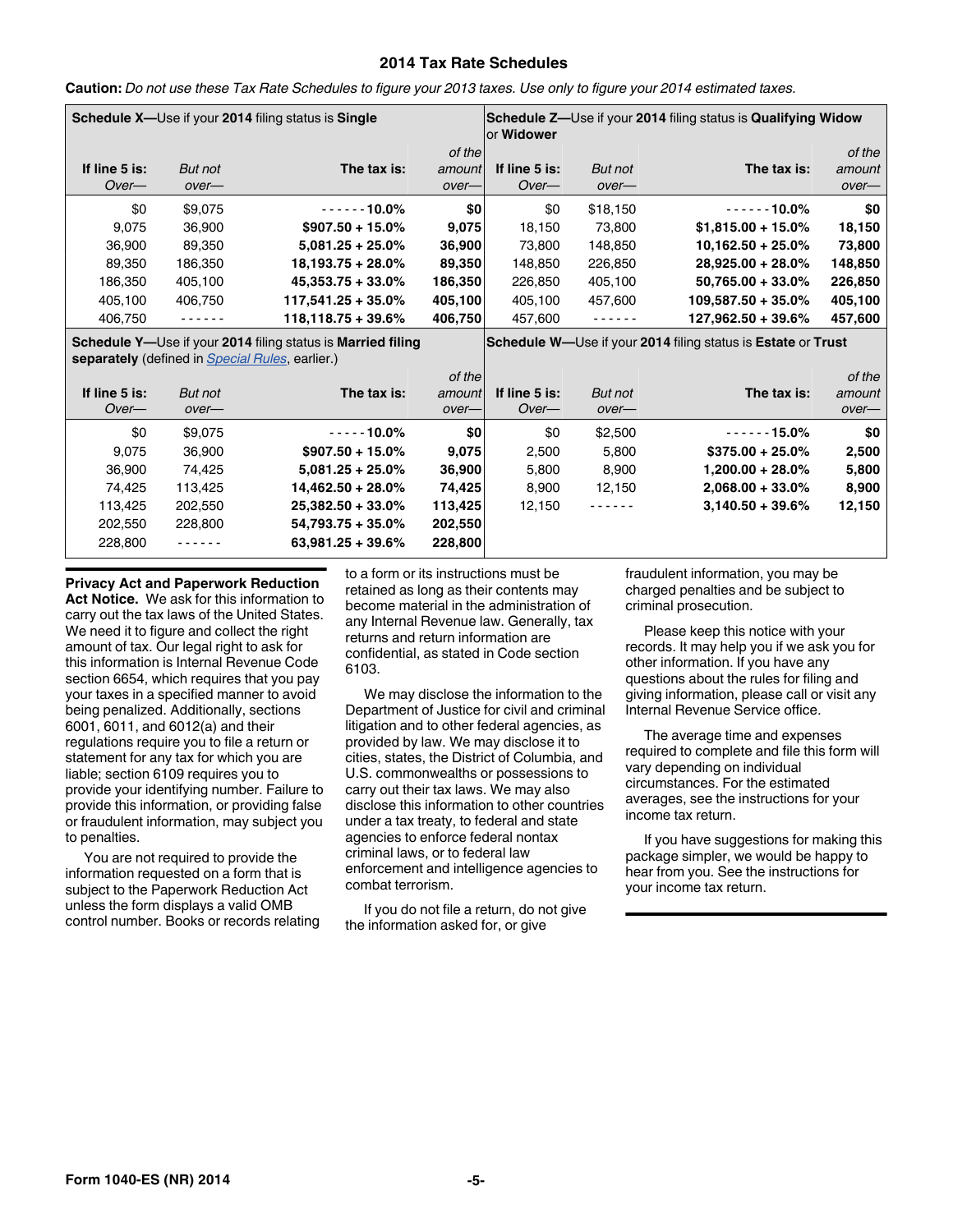## 2014 Estimated Tax Worksheet—For Nonresident Alien Individuals *Keep for Your Records*

 $\mathcal{L}$ 

| 1   |                                                                                                                                                                                                                                                                  | 1.             |  |
|-----|------------------------------------------------------------------------------------------------------------------------------------------------------------------------------------------------------------------------------------------------------------------|----------------|--|
| 2   | Estimated itemized deductions. Caution. See Worksheet 2-5 in Pub. 505 to figure the amount to enter if line                                                                                                                                                      |                |  |
|     |                                                                                                                                                                                                                                                                  | 2              |  |
| з   | Subtract line 2 from line 1 $\cdots$ $\cdots$ $\cdots$ $\cdots$ $\cdots$ $\cdots$ $\cdots$ $\cdots$ $\cdots$ $\cdots$ $\cdots$                                                                                                                                   | 3              |  |
| 4   | Exemptions. Multiply \$3,950 by the number of personal exemptions. Caution. See Worksheet 2-6 in Pub.                                                                                                                                                            |                |  |
|     |                                                                                                                                                                                                                                                                  | 4              |  |
| 5   | Subtract line 4 from line 3<br>the contract of the contract of the contract of the contract of the contract of the contract of the contract of                                                                                                                   | 5              |  |
| 6   | Tax. Figure your tax on the amount on line 5 by using the 2014 Tax Rate Schedules, earlier.                                                                                                                                                                      |                |  |
|     | Caution. If you will have qualified dividends or a net capital gain, see Worksheet 2-7 in Pub. 505 to figure the                                                                                                                                                 |                |  |
|     |                                                                                                                                                                                                                                                                  | 6              |  |
| 7   |                                                                                                                                                                                                                                                                  | $\overline{7}$ |  |
| 8   | Add lines 6 and 7. Add to this amount any other taxes you expect to include in the total on Form 1040NR,                                                                                                                                                         |                |  |
|     |                                                                                                                                                                                                                                                                  | 8              |  |
| 9   | Credits (see instructions). Do not include any income tax withholding on this line                                                                                                                                                                               | 9              |  |
| 10  |                                                                                                                                                                                                                                                                  | 10             |  |
| 11  |                                                                                                                                                                                                                                                                  | 11             |  |
| 12  | Other taxes (see instructions)<br>and the contract of the contract of the contract of the contract of the contract of the contract of the contract of the contract of the contract of the contract of the contract of the contract of the contract of the contra | 12             |  |
| 13  | Add lines 10 through 12. This is your estimated 2014 tax on income effectively connected with a U.S. trade                                                                                                                                                       |                |  |
|     | or business<br>and the company of the company of the company of the company of the company of the company of the company of the                                                                                                                                  | 13             |  |
| 14  | Total expected 2014 income not effectively connected with a U.S. trade or business<br>$\vert$ 14 $\vert$                                                                                                                                                         |                |  |
| 15  | Multiply line 14 by 30% or lower tax treaty rate (see the 2013 Form 1040NR instructions).                                                                                                                                                                        | 15             |  |
| 16a | Add lines 13 and 15 (b) and the contract of the contract of the contract of the contract of the contract of the contract of the contract of the contract of the contract of the contract of the contract of the contract of th                                   | 16a            |  |
| b   | Additional child tax credit and fuel tax credit entersive and contained by a set of the contact of the contact                                                                                                                                                   | 16b            |  |
| c   | ▸                                                                                                                                                                                                                                                                | 16с            |  |
| 17a | Multiply line 16c by 90% (66 <sup>2</sup> / <sub>3</sub> % for farmers and fishermen) $\ldots$ $\ldots$ 17a                                                                                                                                                      |                |  |
| b   | Required annual payment based on prior year's tax (see instructions). .<br>17b                                                                                                                                                                                   |                |  |
| c   | <b>Required annual payment to avoid a penalty.</b> Enter the <b>smaller</b> of line 17a or 17b<br>▶                                                                                                                                                              | 17c            |  |
|     | Caution. Generally, if you do not prepay (through income tax withholding and estimated tax payments) at least the amount<br>on line 17c, you may owe a penalty for not paying enough estimated tax. To avoid a penalty, make sure your estimate on line          |                |  |
|     | 16c is as accurate as possible. Even if you pay the required annual payment, you may still owe tax when you file your return.                                                                                                                                    |                |  |
|     | If you prefer, you can pay the amount shown on line 16c. For more details, see chapter 2 of Pub. 505.                                                                                                                                                            |                |  |
| 18  | Income tax withheld and estimated to be withheld during 2014 plus any amount paid with Form 1040-C                                                                                                                                                               | 18             |  |
| 19a | Subtract line 18 from line 17c<br>19a                                                                                                                                                                                                                            |                |  |
|     | Is the result zero or less?                                                                                                                                                                                                                                      |                |  |
|     | Yes. Stop here. You are not required to make estimated tax payments.                                                                                                                                                                                             |                |  |
|     | No. Go to line 19b.                                                                                                                                                                                                                                              |                |  |
| b   | Subtract line 18 from line 16c<br>19b<br>$\mathbf{r}$ and $\mathbf{r}$ and $\mathbf{r}$                                                                                                                                                                          |                |  |
|     | Is the result less than \$1,000?                                                                                                                                                                                                                                 |                |  |
|     | Yes. Stop here. You are not required to make estimated tax payments.                                                                                                                                                                                             |                |  |
|     | No. Go to line 20 to figure your required payment.                                                                                                                                                                                                               |                |  |
| 20  | If your first payment is due April 15, 2014, enter $\frac{1}{4}$ of line 19a (minus any 2013 overpayment you are applying to<br>this installment) here and on your estimated tax payment voucher(s) if you are paying by check or money order.                   |                |  |
|     | . If you do not have wages subject to U.S. income tax withholding and your first payment is due June 16, 2014, enter                                                                                                                                             |                |  |
|     | $1/2$ of line 17c on your first voucher and $1/4$ of line 17c on your second and third vouchers. Reduce each installment                                                                                                                                         |                |  |
|     | by 1/3 of line 18 and any 2013 overpayment you are applying to the installment. Do not enter an amount on line 20.                                                                                                                                               | 20             |  |

For Privacy Act and Paperwork Reduction Act Notice, see the instructions.

-6-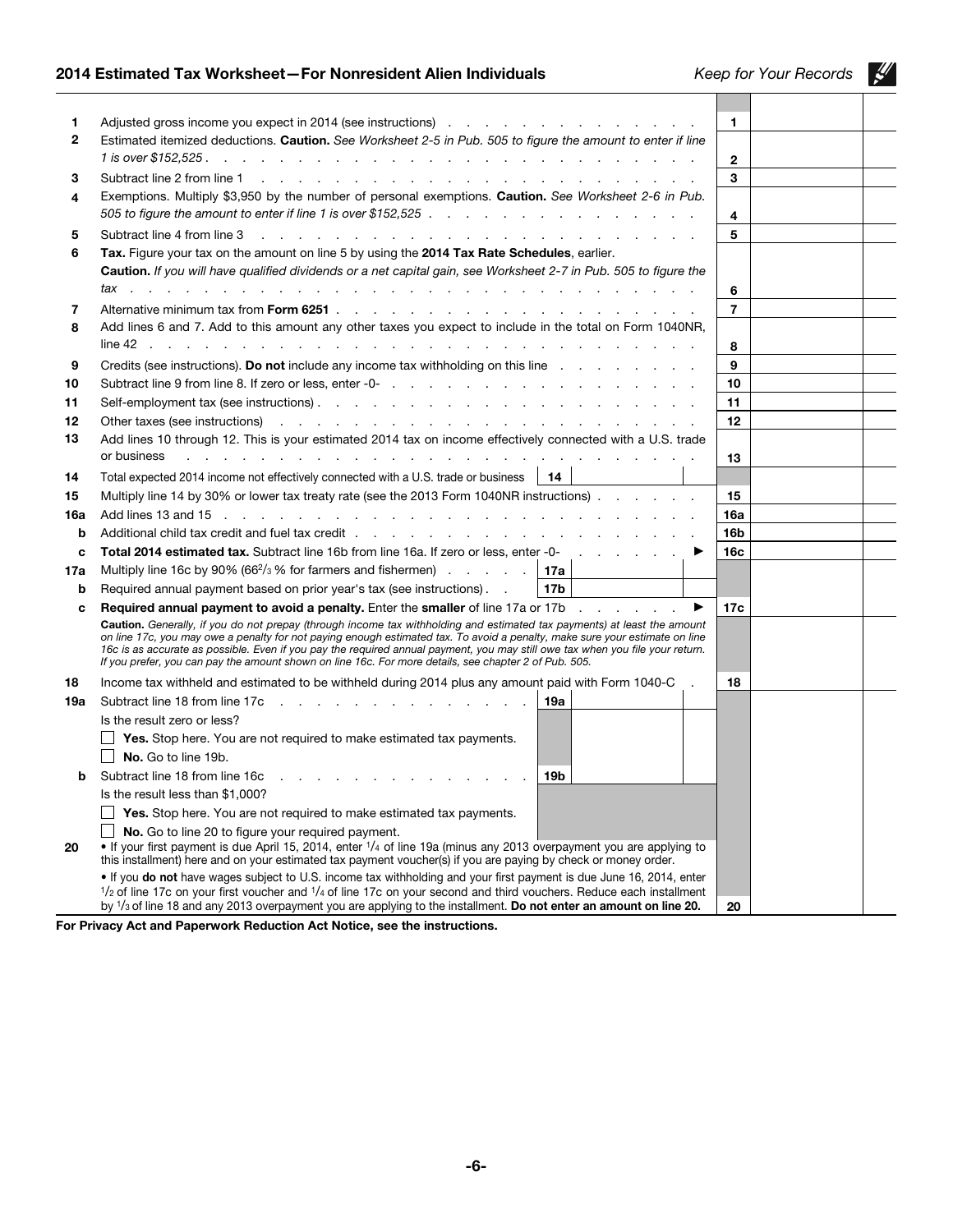#### Record of Estimated Tax Payments (Farmers, fishermen, and fiscal year taxpayers, see page 2 for payment due dates.)

|                   |                        |                   |  |                                                                                      |                                                             | <u>y</u><br>Keep for Your Records         |                                                              |  |  |
|-------------------|------------------------|-------------------|--|--------------------------------------------------------------------------------------|-------------------------------------------------------------|-------------------------------------------|--------------------------------------------------------------|--|--|
| Payment<br>number | Payment<br>due<br>date | (a) Amount<br>due |  | (c) Check or<br>money order number or<br>credit or debit card<br>confirmation number | (d) Amount paid<br>(do not include<br>any convenience fee)* | (e) 2013<br>overpayment<br>credit applied | (f) Total amount<br>paid and credited<br>$(add (d) and (e))$ |  |  |
|                   | Apr. 15, 2014          |                   |  |                                                                                      |                                                             |                                           |                                                              |  |  |
| $\mathbf{2}$      | Jun. 16, 2014          |                   |  |                                                                                      |                                                             |                                           |                                                              |  |  |
| 3 <sup>1</sup>    | Sep. 15, 2014          |                   |  |                                                                                      |                                                             |                                           |                                                              |  |  |
|                   | 4 Jan. 15, 2015**      |                   |  |                                                                                      |                                                             |                                           |                                                              |  |  |
| <b>Total</b>      |                        |                   |  |                                                                                      |                                                             |                                           |                                                              |  |  |

\*You can deduct the convenience fee charged by the service provider in 2014 as a miscellaneous itemized deduction (subject to the 2%-of-AGI limit) on your 2014 income tax return.<br>\*\* You do not have to make this payment if you file your 2014 tax return by February 2, 2015, **and** pay the entire balance due with your return.

Tear off here

Form

1040-ES (NR)<br>Department of the Treasury **2014** Payment Voucher 4 OMB No. 1545-0074<br>Internal Revenue Service **2014** Payment Voucher 4

| File only if you are making a payment of estimated tax by check or money order. Return this         |  |              |                                                                                               |       | Calendar year-Due Jan. 15, 2015 |  |  |
|-----------------------------------------------------------------------------------------------------|--|--------------|-----------------------------------------------------------------------------------------------|-------|---------------------------------|--|--|
| voucher with your check or money order payable to "United States Treasury." Write your              |  |              |                                                                                               |       | Amount of estimated tax you are |  |  |
| identifying number and "2014 Form 1040-ES (NR)" on your check or money order. Do not send paying by |  |              | <b>Dollars</b>                                                                                | Cents |                                 |  |  |
| cash. Enclose, but do not staple or attach, your payment with this voucher.                         |  | money order. |                                                                                               |       |                                 |  |  |
|                                                                                                     |  |              | Your identifying number (SSN or ITIN) (employer identification number for an estate or trust) |       |                                 |  |  |

| Address (number, street, and apt. no.)               |  |  |  |  |  |  |
|------------------------------------------------------|--|--|--|--|--|--|
|                                                      |  |  |  |  |  |  |
|                                                      |  |  |  |  |  |  |
| Foreign province/state/county<br>Foreign postal code |  |  |  |  |  |  |
|                                                      |  |  |  |  |  |  |

For Privacy Act and Paperwork Reduction Act Notice, see instructions.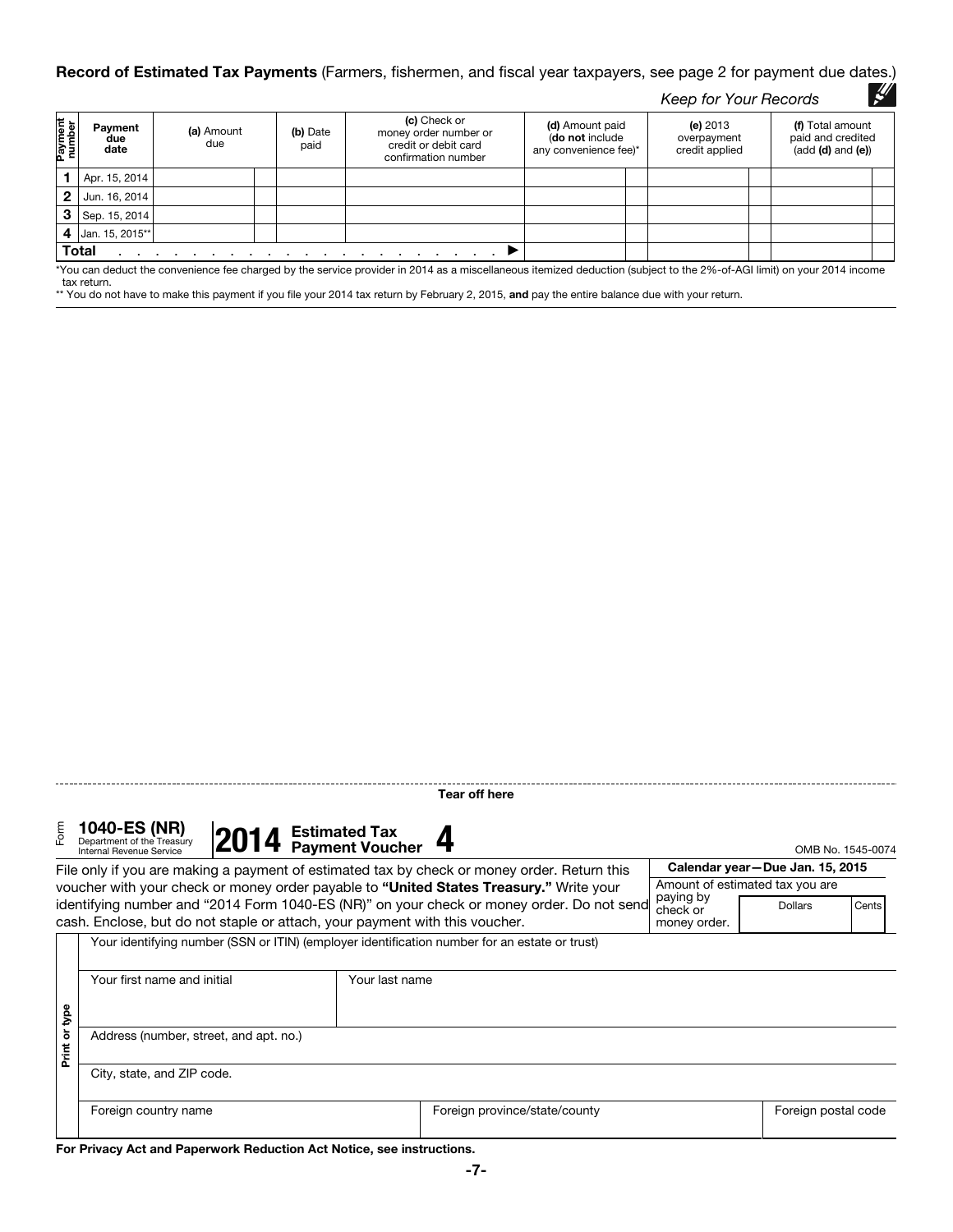## Intentionally Left Blank